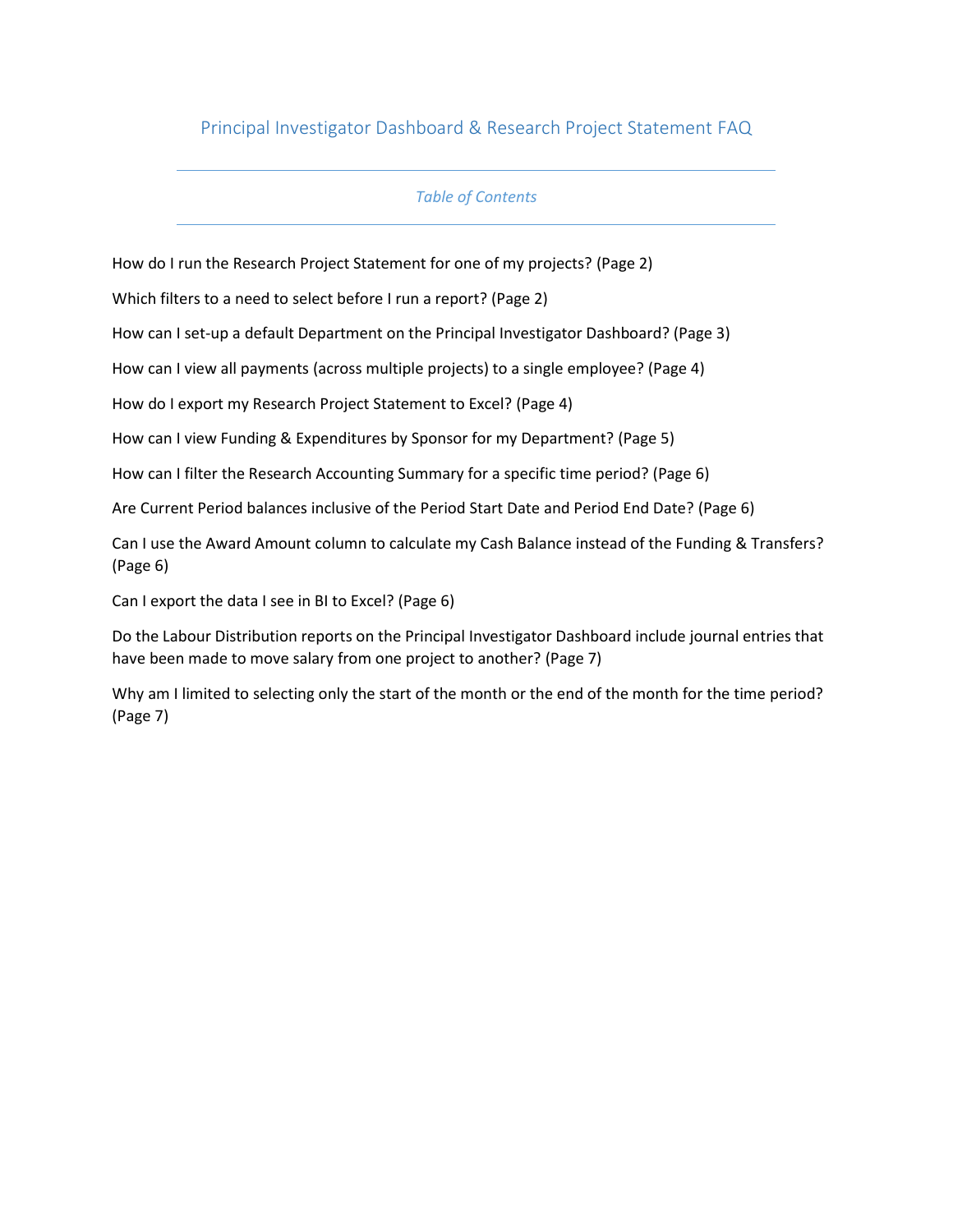#### *Frequently Asked Questions*

#### How do I run the Research Project Statement for one of my projects?

- 1. Navigate to the Research Project Statement Dashboard by clicking the Dashboards dropdown menu in the top-right corner of the screen and selecting 'Research Project Statement' under the 'Custom' sub-heading.
- 2. Use the Project Number drop-down list to select the desired project number. For Principal Investigators, this list will be filtered to include only your own projects.



- 3. For Administrators, Accountants, or other users, the Project Number list can be filtered by using the Principal Investigator drop-down list.
- 4. Users may also type in a project number to the Project Number drop-down menu instead of selecting a number from the list. If the project number typed in does not match the Principal Investigator listed, the Research Project Statement will still run.
- 5. Once the desired project number has been selected, use the Period Start Date and Period End Date drop-down menus to define the time-period for which to run the Research Project Statement.
- 6. After each selection the Research Project Statement will automatically update. Once the Project Number, Period Start Date and Period End Date have been selected, you can view the Research Project Statement below.

#### Which filters to a need to select before I run a report?

- 1. All filters are assigned default values, or default to displaying all values for that field. For example, if no selection is made for the Principal Investigator filter, data for all PIs will be displayed.
- 2. Users do not need to make selections for all filters before the report will run. Users can select only the filters they want to apply and leave the other filters blank (or with their default values).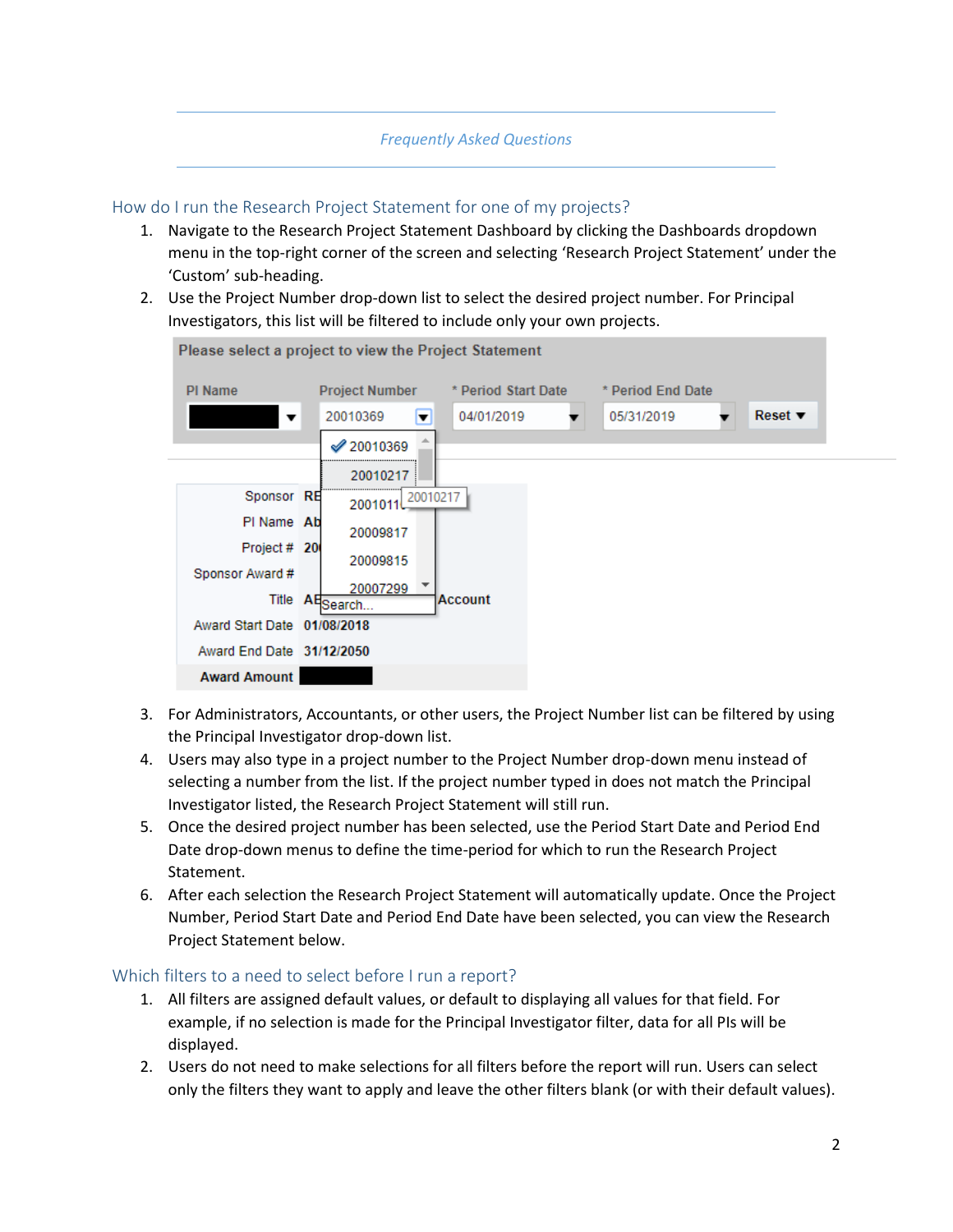3. Please note that in cases when a user has access to all projects and departments, it is recommended to set-up default selections and to avoid running reports with no filters. Running reports with no filters may affect performance as a large amount of data needs to be retrieved.

How can I set-up a default Department on the Principal Investigator Dashboard? (steps apply to setting up defaults on all dashboard pages)

- 1. Navigate to the Principal Investigator Dashboard.
- 2. Click the Research Accounting Summary tab.
- 3. Use the filters at the top of the page to select the appropriate Project Department or Project Department ID.
- 4. If your Department is not listed in the drop-down menu, click 'Search' at the bottom of the drop-down menu to open the Search dialog box.
- 5. Once you have selected your Department, click Apply.
- 6. Click the Page Settings wheel in the top right corner of the screen.



- 7. Select Save Current Customization… from the Page Settings menu to open the Save Current Customization dialog box.
- 8. Give your current settings/customization a descriptive name so that you can reference it later.
- 9. Click on 'Make this my default for this page' then hit OK.
- 10. Refresh the page to verify that the default settings for this page have been changed.
- 11. The default settings for the Research Accounting Summary page will automatically be applied to the other pages of the Principal Investigator Dashboard. If you want other pages to have different default values, you can navigate to each page and set a separate default by following the same steps.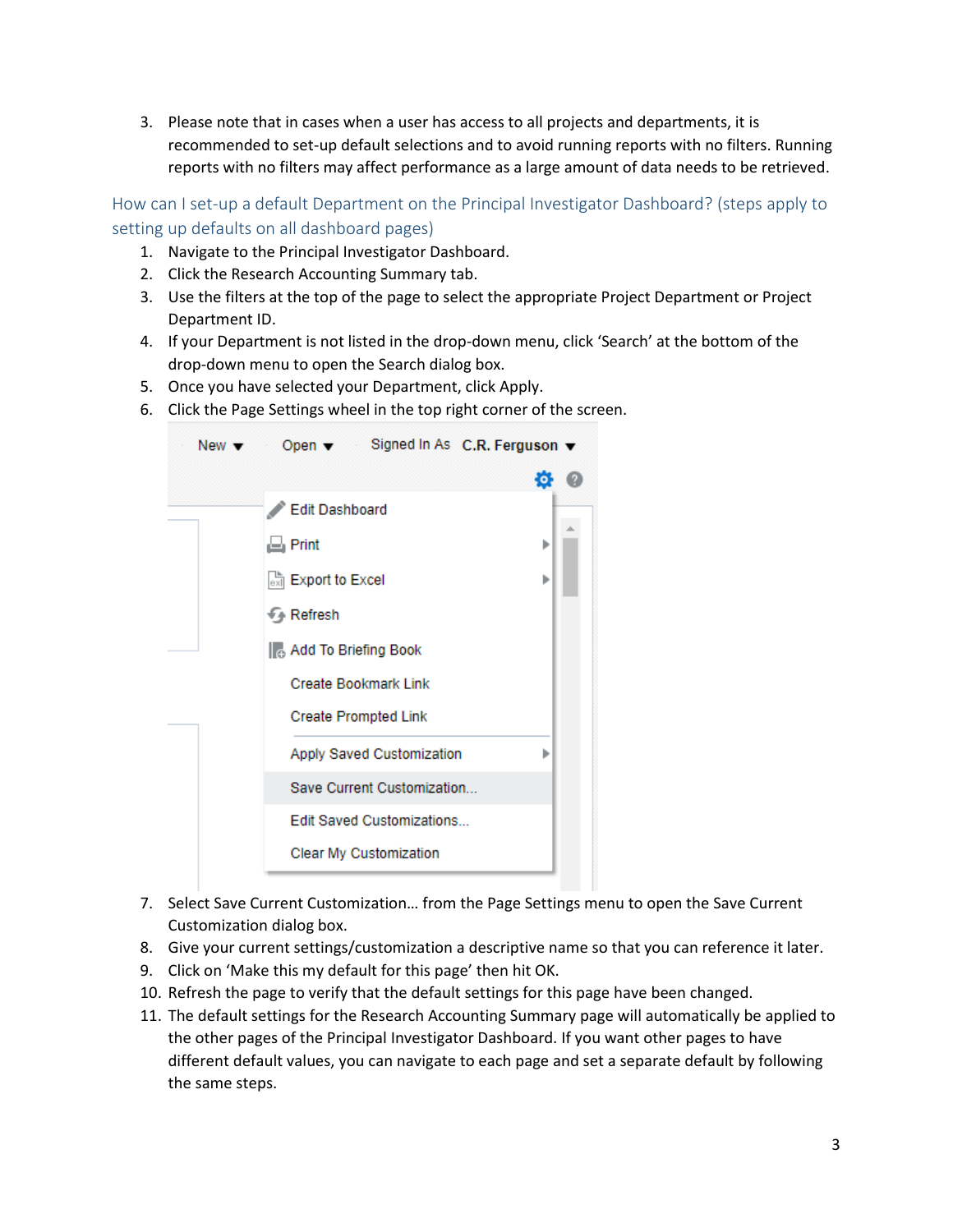### How do I export my Research Project Statement to Excel?

- 1. Navigate to the Research Project Statement Dashboard.
- 2. Use the filters at the top of the page to select the Project Number, Period Start Date and Period End Date with which to run the Research Project Statement.
- 3. Click the Page Settings wheel in the top right corner of the screen.
- 4. Select Export to Excel from the Page Settings menu.

| Dashboards $\blacktriangledown$ New $\blacktriangledown$ | Open $\blacktriangledown$ Signed In As C.R. Ferguson $\blacktriangledown$ |   |  |
|----------------------------------------------------------|---------------------------------------------------------------------------|---|--|
|                                                          |                                                                           |   |  |
|                                                          | Edit Dashboard                                                            |   |  |
|                                                          | $\Box$ Print                                                              |   |  |
| Export Current Page                                      | <b>Export to Excel</b>                                                    |   |  |
| Export Entire Dashboard                                  | Refresh                                                                   |   |  |
|                                                          | <b>&amp; Add To Briefing Book</b>                                         |   |  |
|                                                          | <b>Create Bookmark Link</b>                                               |   |  |
|                                                          | <b>Create Prompted Link</b>                                               |   |  |
|                                                          | Apply Saved Customization                                                 | Þ |  |
|                                                          | Save Current Customization                                                |   |  |
|                                                          | Edit Saved Customizations                                                 |   |  |
|                                                          | Clear My Customization                                                    |   |  |
|                                                          |                                                                           |   |  |

- 5. If you want to export only the Research Project Statement summary tab (i.e. no Current Period Transactions, etc.), select Export Current Page.
- 6. If you want to also export the Current Period Transaction, Commitments, etc. as separate tabs on an Excel sheet, select Export Entire Dashboard.

How can I view all payments (across multiple projects) to a single employee?

- 1. Navigate to the Principal Investigator Dashboard.
- 2. Click the Labour Distribution tab.
- 3. Use the Employee Full Name filter to select the desired employee. If the employee's name is not listed, click the Search button at the bottom of the drop-down menu to open the Search dialog box.
- 4. Once you have selected the desired Employee Full Name, clear any other selections you have made (Project Department, Principal Investigator, Sponsor Name, etc). Clearing these selections will ensure that all payments to the employee are captured in the report.
- 5. Please note that not all users have been granted access to the Labour Distribution for all projects (even if they have access to research accounting details for the project).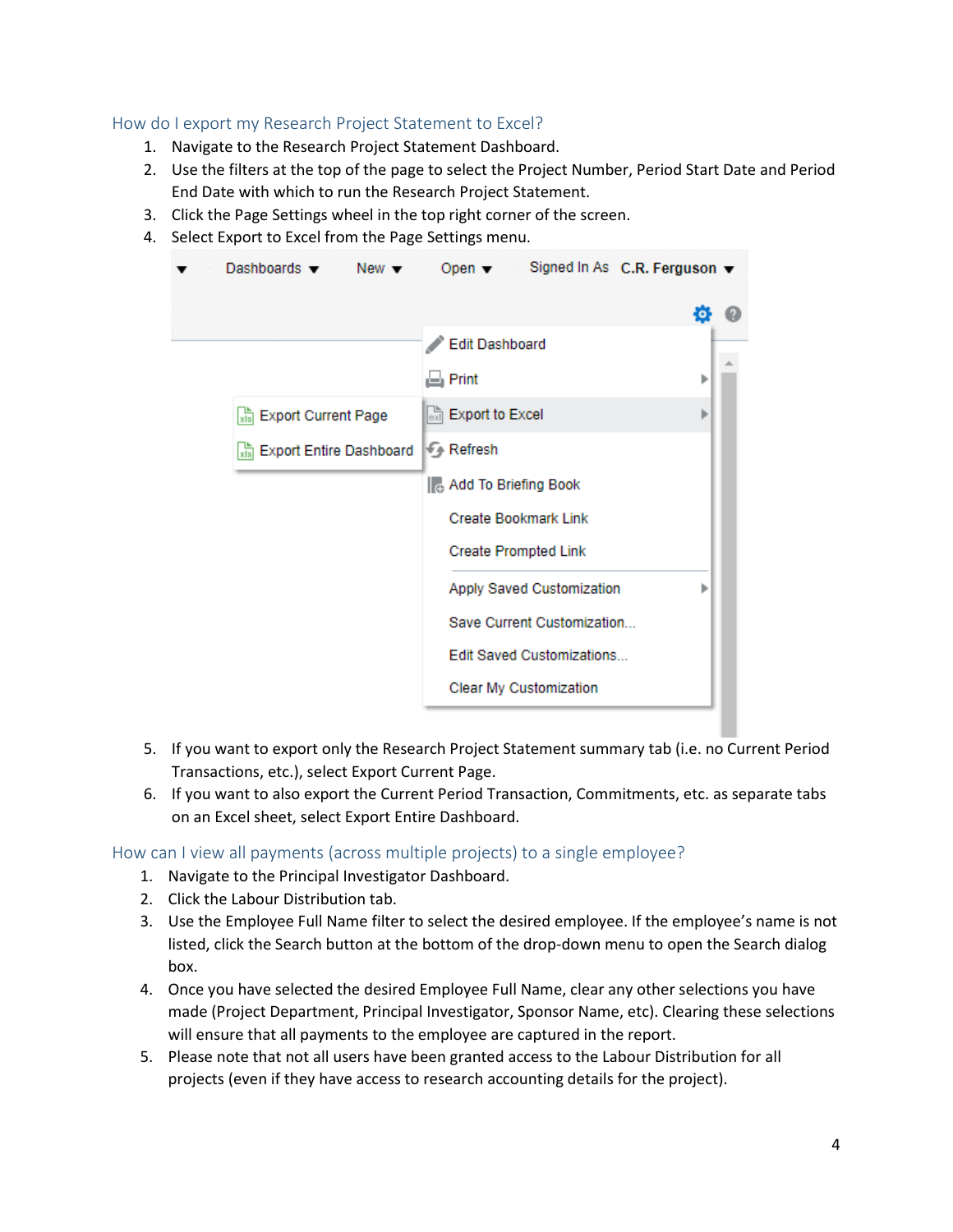## How can I view Funding & Expenditures by Sponsor for my Department?

- 1. There are multiple ways to view Funding and Expenditures by Sponsor using the BI Dashboards. In this example, start by navigating to the Principal Investigator Dashboard.
- 2. Click the Research Accounting Summary tab.
- 3. Use the Project Department or Project Department ID to select the desired Department.
- 4. Once you have selected your Department, click Apply.
- 5. The resulting table breaks down research project balances by PI, Sponsor and Project. We will alter the table to show results by Sponsor first.
- 6. Hover your mouse over one of the PI Name that appears above each table. Right click on this name.



- 7. The menu that appears when you right click includes several options. Click on Principal Investigator to bring up a sub-menu.
- 8. The last option on this sub-menu is Move Column. Click Move Column and select 'To Columns'. Clicking this option will include Principal Investigator as a column in the table.
- 9. Next, click the Principal Investigator column header and drag it to the right, past the Sponsor Name column.
- 10. Finally, right click the Sponsor Name column header. Click on 'Show Subtotal' and select 'After values'
- 11. The table will now display the total Funding, Transfers and Expenditures by Sponsor for all projects in the selected Department.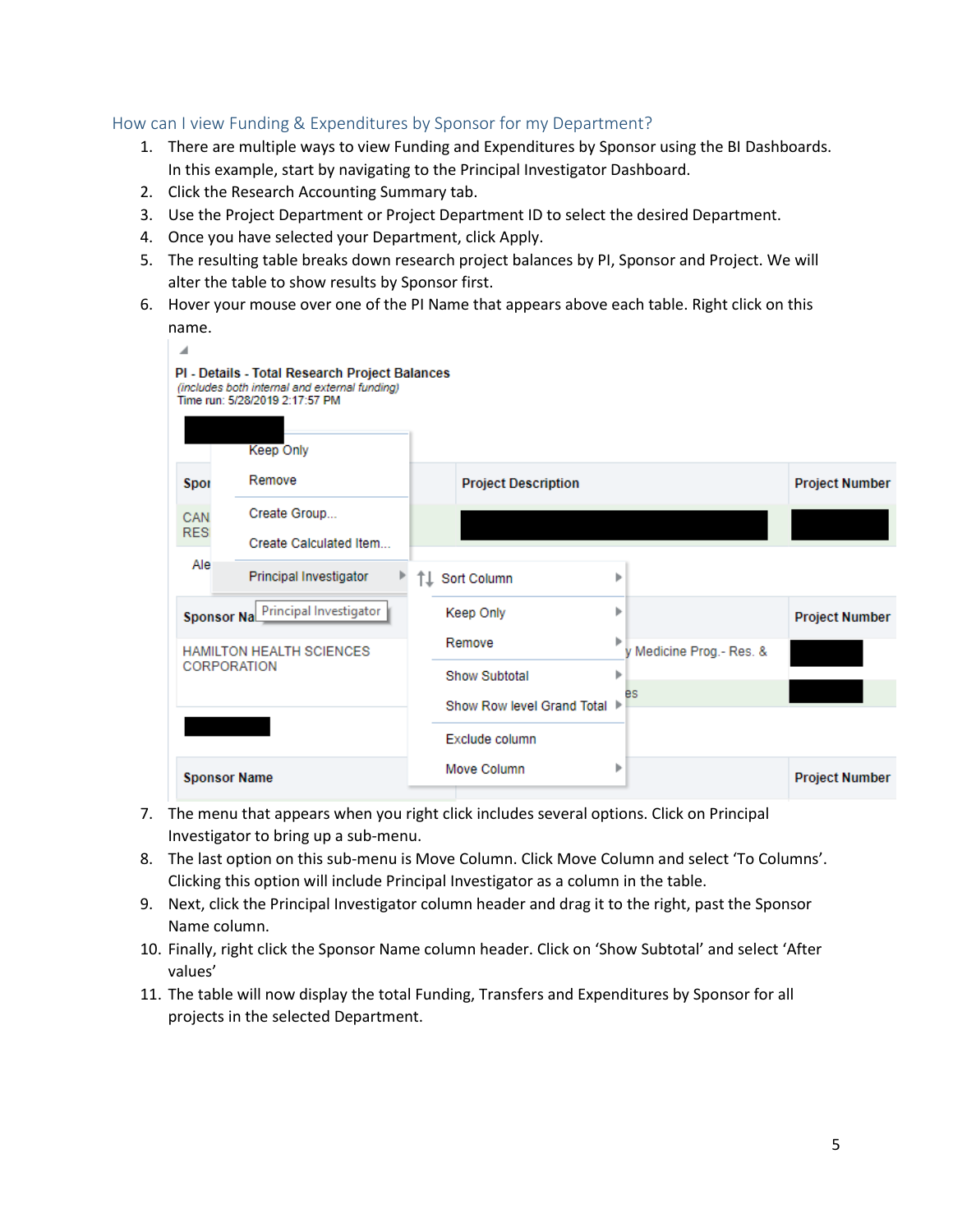## How can I filter the Research Accounting Summary for a specific time period?

- 1. The Research Accounting Summary page is designed to give a quick, simple overview of each Principal Investigator's research projects. For more detailed information, including filters for specific dates, use the All Project Balances page instead.
- 2. Navigate to the Principal Investigator Dashboard.
- 3. Click the All Project Balances tab.
- 4. This report allows users to choose a Period Start Date and a Period End date. The summary table includes an additional field for the Cash Balance as of the Period Start Date.

#### Are Current Period balances inclusive of the Period Start Date and Period End Date?

1. Yes. On all reports where a Period Start Date and Period End Date are selected, the selected dates fall within the Current Period.

# Can I use the Award Amount column to calculate my Cash Balance instead of the Funding & Transfers?

- 1. In many cases the Award Amount can be used to calculate a project's available cash balance instead of the Funding and Transfers fields. However, users should be aware of several limitations of the Award Amount field when using it to calculate a project's remaining cash balance:
	- The Award Amount field does not specify the currency of the funding. In some cases this may result in differences between the Award Amount and the actual funding received.
	- The Award Amount field is not updated if there is a change to amount of funding to be received. If an award increases or decreases in value after the project is set-up, the change is not reflected in the Award Amount field.
	- In some cases, when funding was renewed for a project, that project retained the same Project Number. In these cases, the Award Amount was not updated, and therefore does not reflect the additional funding to be received as a result of the renewal, although that funding will appear under the Funding or Transfers fields. Going forward, when projects are renewed they are assigned a new project number and the Award Amount field is updated.
	- In some cases in which projects sub-grant funding to another project, the Award Amount excludes the amount to be sub-granted. In other cases, the Award Amount includes the amount to be sub-granted. In these cases please verify whether the Award Amount includes or excludes the amount to be sub-granted.

## Can I export the data I see in BI to Excel?

- 1. Yes, any table viewed in BI can be exported to Excel or to other formats.
- 2. At the bottom of each report you will find a link that says 'Export'.
- 3. Clicking the Export link will open up a menu to select the desired format.
- 4. If Excel is selected as the format, some formatting will be retained from the table as displayed in BI. For example, if two cells are merged in BI, they will still be merged when the table is exported to Excel.
- 5. If you want to export only the data without any formatting, once you click the Export link at the bottom of the page, select Data and then CSV. Doing so will generate a CSV file that can be viewed in Excel of the data displayed in BI without any of the formatting.